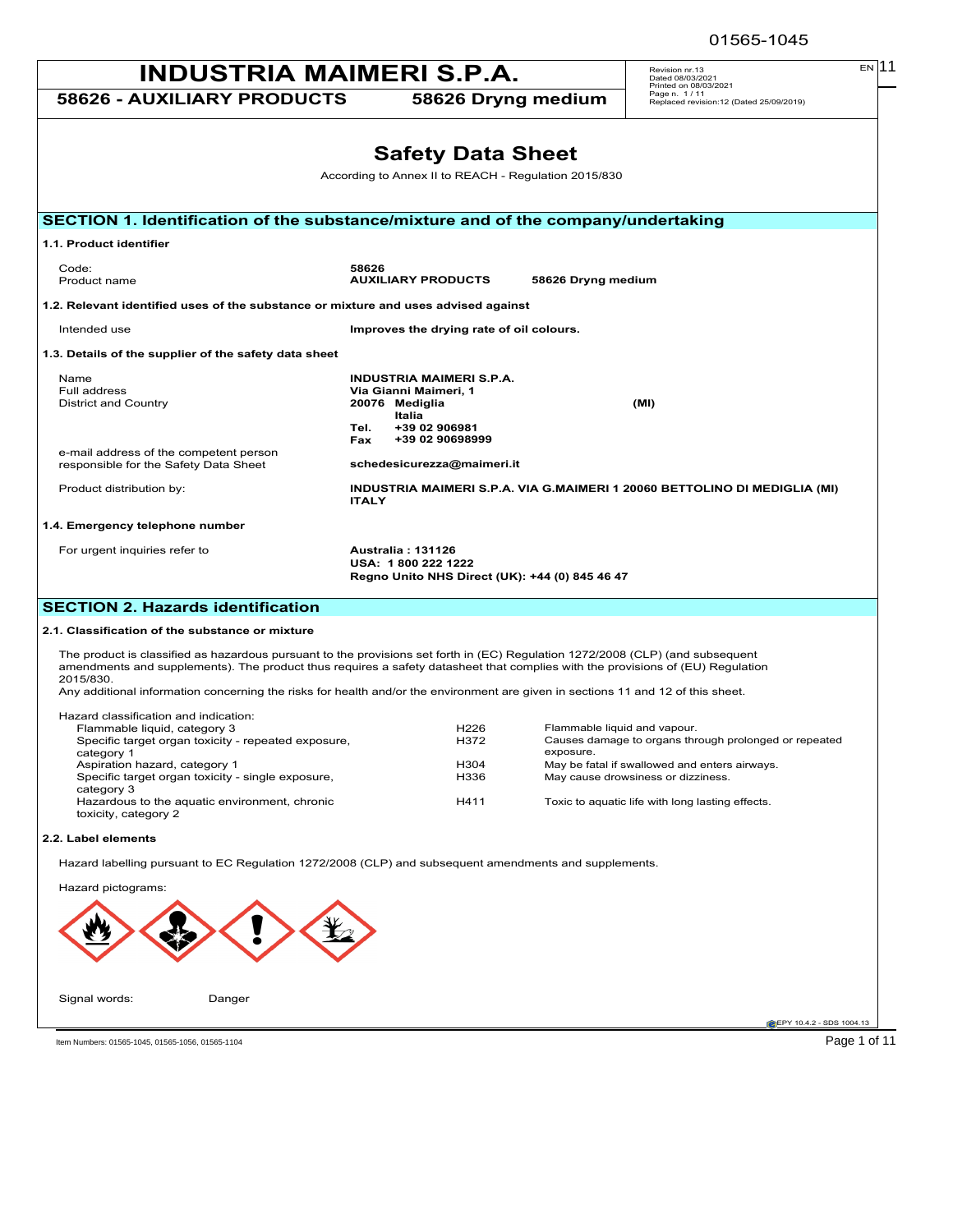**58626 - AUXILIARY PRODUCTS 58626 Dryng medium**

**SECTION 2. Hazards identification** ... / >>

| Hazard statements: |
|--------------------|
|                    |

| - Hazard statements: |                                                                 |  |  |  |
|----------------------|-----------------------------------------------------------------|--|--|--|
| H226                 | Flammable liquid and vapour.                                    |  |  |  |
| H372                 | Causes damage to organs through prolonged or repeated exposure. |  |  |  |
| H304                 | May be fatal if swallowed and enters airways.                   |  |  |  |
| H336                 | May cause drowsiness or dizziness.                              |  |  |  |
| H411                 | Toxic to aquatic life with long lasting effects.                |  |  |  |
| <b>EUH208</b>        | COBALT BIS 2-ETHYL HEXANOATE<br>Contains:                       |  |  |  |
|                      | May produce an allergic reaction.                               |  |  |  |
|                      |                                                                 |  |  |  |

| Precautionary statements: |                                                                                                |
|---------------------------|------------------------------------------------------------------------------------------------|
| <b>P501</b>               | Dispose of contents / container to in accordance with local and national norms                 |
| P <sub>102</sub>          | Keep out of reach of children.                                                                 |
| P210                      | Keep away from heat, hot surfaces, sparks, open flames and other ignition sources. No smoking. |
| P331                      | Do NOT induce vomiting.                                                                        |
| <b>P280</b>               | Wear protective gloves/ protective clothing / eye protection / face protection.                |
| P301+P310                 | IF SWALLOWED: Immediately call a POISON CENTER / doctor /                                      |
|                           |                                                                                                |

**Contains:** Hydrocarbons, C9-C12, n-alkanes, isoalkanes, cyclics, aromatics (2-25%)

### **2.3. Other hazards**

On the basis of available data, the product does not contain any PBT or vPvB in percentage ≥ than 0,1%.

### **SECTION 3. Composition/information on ingredients**

### **3.2. Mixtures**

| Contains:                           |                                                                             |                                                                                                                  |
|-------------------------------------|-----------------------------------------------------------------------------|------------------------------------------------------------------------------------------------------------------|
| Identification                      | $x =$ Conc. %                                                               | Classification 1272/2008 (CLP)                                                                                   |
|                                     |                                                                             | Hydrocarbons, C9-C12, n-alkanes, isoalkanes, cyclics, aromatics (2-25%)                                          |
| CAS                                 | $50 \le x \le 54$                                                           | Flam. Lig. 3 H226, STOT RE 1 H372, Asp. Tox. 1 H304, STOT SE 3 H336,<br>Aquatic Chronic 2 H411,                  |
| EC.                                 |                                                                             | Classification note/notes according to Annex VI to the CLP Regulation: P                                         |
| <b>INDEX</b>                        |                                                                             |                                                                                                                  |
| Reg. no.                            |                                                                             |                                                                                                                  |
| <b>COBALT BIS 2-ETHYL HEXANOATE</b> |                                                                             |                                                                                                                  |
| CAS                                 | $0.05 \le x \le 0.1$                                                        | Repr. 2 H361f, Eye Irrit. 2 H319, Skin Sens. 1A H317, Aquatic Acute 1 H400 M=1,<br><b>Aquatic Chronic 3 H412</b> |
| EC.                                 |                                                                             |                                                                                                                  |
| <b>INDEX</b><br>Reg. no.            |                                                                             |                                                                                                                  |
|                                     | DIETHYLENE GLYCOL MONOBUTYL ETHER                                           |                                                                                                                  |
| CAS<br>EC.<br><b>INDEX</b>          | $0 \le x \le 0.05$                                                          | <b>Eye Irrit. 2 H319</b>                                                                                         |
| Reg. no.                            |                                                                             |                                                                                                                  |
|                                     | The full wording of hazard (H) phrases is given in section 16 of the sheet. |                                                                                                                  |

### **SECTION 4. First aid measures**

### **4.1. Description of first aid measures**

EYES: Remove contact lenses, if present. Wash immediately with plenty of water for at least 15 minutes, opening the eyelids fully. If problem persists, seek medical advice.

SKIN: Remove contaminated clothing. Rinse skin with a shower immediately. Get medical advice/attention immediately. Wash contaminated clothing before using it again.

INHALATION: Remove to open air. If the subject stops breathing, administer artificial respiration. Get medical advice/attention immediately. INGESTION: Get medical advice/attention immediately. Do not induce vomiting. Do not administer anything not explicitly authorised by a doctor.

Item Numbers: 01565-1045, 01565-1056, 01565-1104 Page 2 of 11

EPY 10.4.2 - SDS 1004.13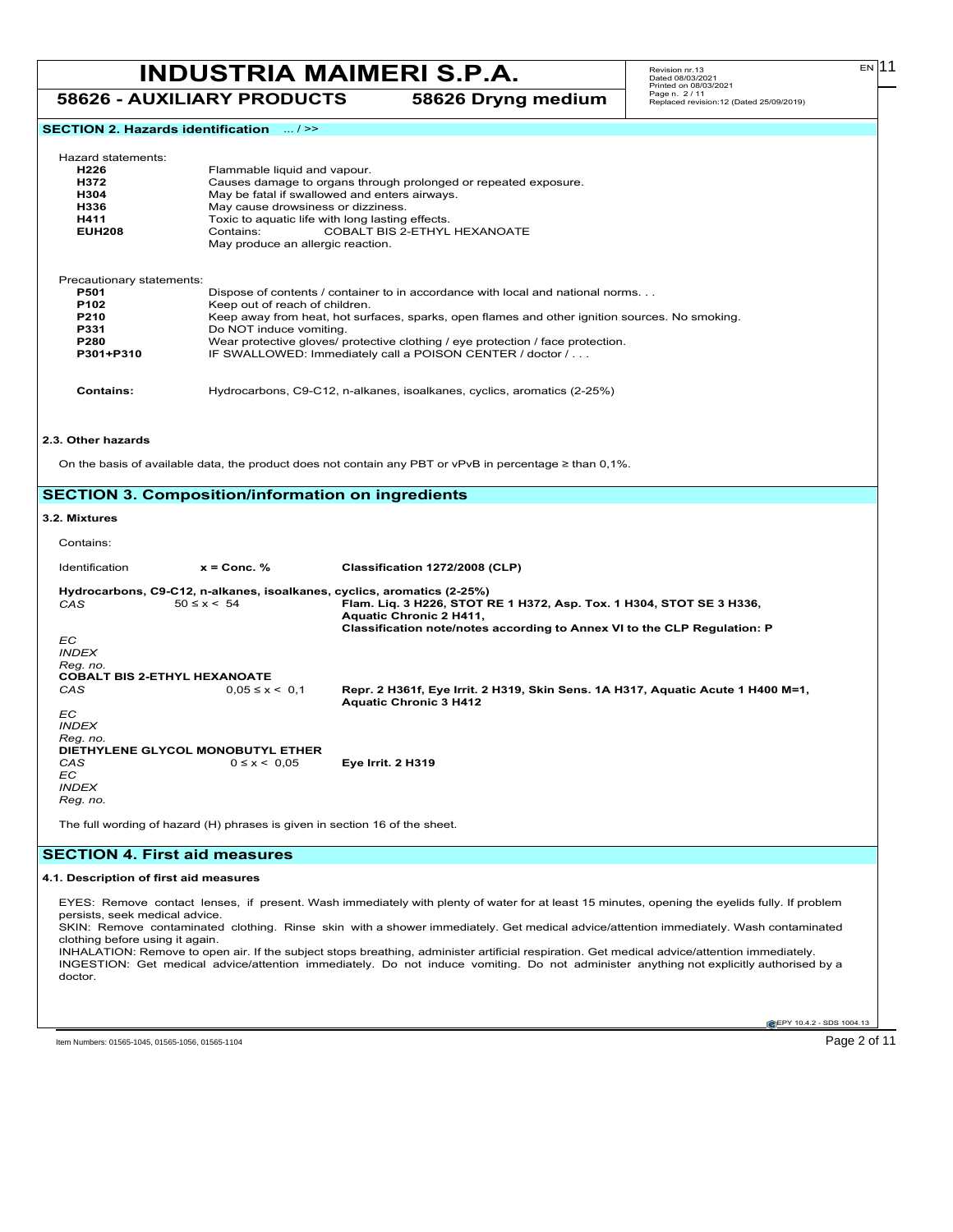**58626 - AUXILIARY PRODUCTS 58626 Dryng medium**

EN

### **SECTION 4. First aid measures** ... / >>

### **4.2. Most important symptoms and effects, both acute and delayed**

Specific information on symptoms and effects caused by the product are unknown.

### **4.3. Indication of any immediate medical attention and special treatment needed**

Information not available

### **SECTION 5. Firefighting measures**

### **5.1. Extinguishing media**

SUITABLE EXTINGUISHING EQUIPMENT

Extinguishing substances are: carbon dioxide, foam, chemical powder. For product loss or leakage that has not caught fire, water spray can be used to disperse flammable vapours and protect those trying to stem the leak.

UNSUITABLE EXTINGUISHING EQUIPMENT

Do not use jets of water. Water is not effective for putting out fires but can be used to cool containers exposed to flames to prevent explosions.

### **5.2. Special hazards arising from the substance or mixture**

HAZARDS CAUSED BY EXPOSURE IN THE EVENT OF FIRE

Excess pressure may form in containers exposed to fire at a risk of explosion. Do not breathe combustion products.

### **5.3. Advice for firefighters**

GENERAL INFORMATION

Use jets of water to cool the containers to prevent product decomposition and the development of substances potentially hazardous for health. Always wear full fire prevention gear. Collect extinguishing water to prevent it from draining into the sewer system. Dispose of contaminated water used for extinction and the remains of the fire according to applicable regulations. SPECIAL PROTECTIVE EQUIPMENT FOR FIRE-FIGHTERS

Normal fire fighting clothing i.e. fire kit (BS EN 469), gloves (BS EN 659) and boots (HO specification A29 and A30) in combination with self-contained open circuit positive pressure compressed air breathing apparatus (BS EN 137).

### **SECTION 6. Accidental release measures**

### **6.1. Personal precautions, protective equipment and emergency procedures**

Block the leakage if there is no hazard.

Wear suitable protective equipment (including personal protective equipment referred to under Section 8 of the safety data sheet) to prevent any contamination of skin, eyes and personal clothing. These indications apply for both processing staff and those involved in emergency procedures.

Send away individuals who are not suitably equipped. Use explosion-proof equipment. Eliminate all sources of ignition (cigarettes, flames, sparks, etc.) from the leakage site.

### **6.2. Environmental precautions**

The product must not penetrate into the sewer system or come into contact with surface water or ground water.

### **6.3. Methods and material for containment and cleaning up**

Collect the leaked product into a suitable container. Evaluate the compatibility of the container to be used, by checking section 10. Absorb the remainder with inert absorbent material. Make sure the leakage site is well aired. Contaminated material should be disposed of in compliance with the provisions set forth in point 13.

### **6.4. Reference to other sections**

Any information on personal protection and disposal is given in sections 8 and 13.

### **SECTION 7. Handling and storage**

### **7.1. Precautions for safe handling**

Keep away from heat, sparks and naked flames; do not smoke or use matches or lighters. Without adequate ventilation, vapours may accumulate at ground level and, if ignited, catch fire even at a distance, with the danger of backfire. Avoid bunching of electrostatic charges. Do not eat, drink or smoke during use. Remove any contaminated clothes and personal protective equipment before entering places in

EPY 10.4.2 - SDS 1004.13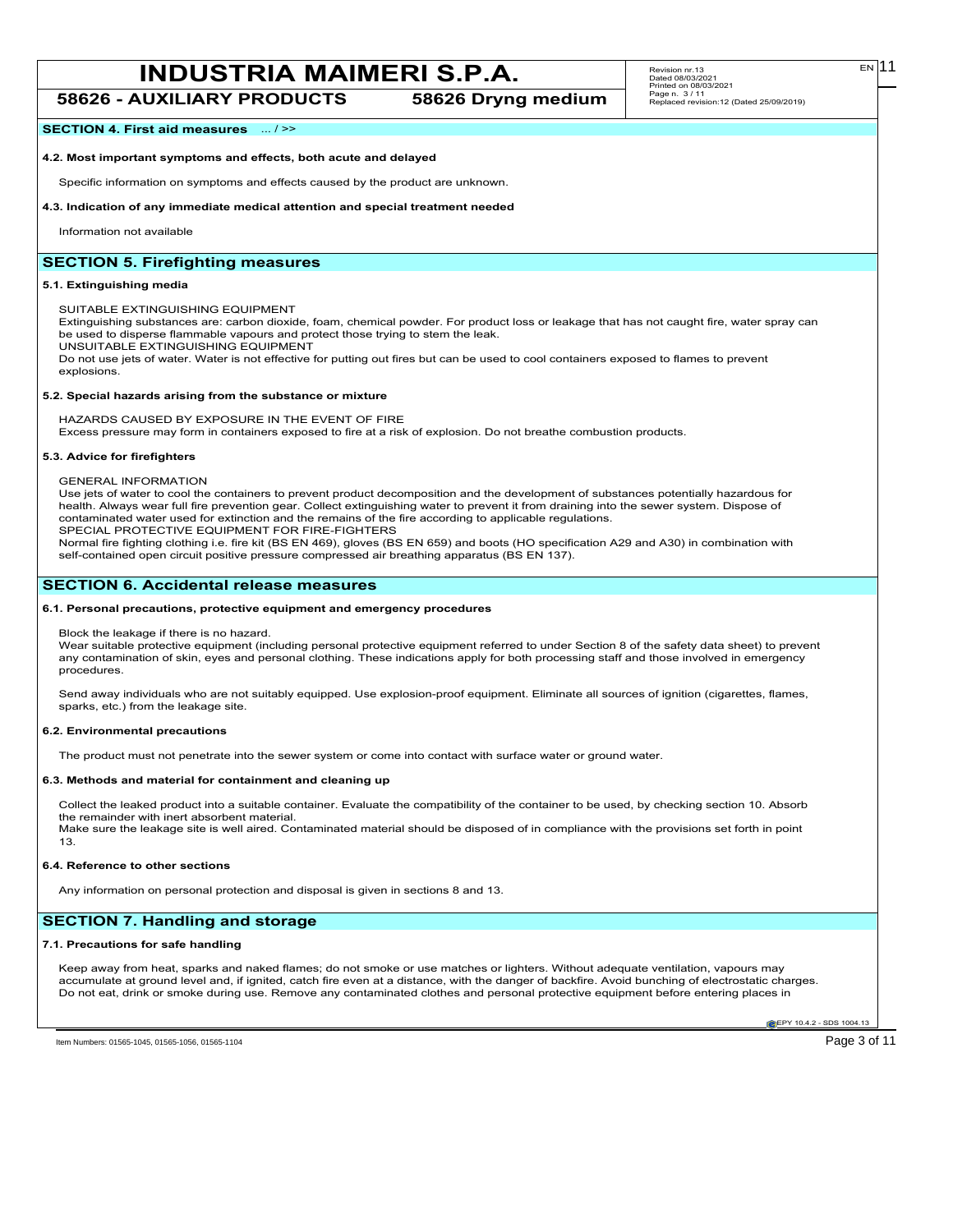### **58626 - AUXILIARY PRODUCTS 58626 Dryng medium**

### **SECTION 7. Handling and storage** ... / >>

which people eat. Avoid leakage of the product into the environment.

### **7.2. Conditions for safe storage, including any incompatibilities**

Store only in the original container. Store in a cool and well ventilated place, keep far away from sources of heat, naked flames and sparks and other sources of ignition. Keep containers away from any incompatible materials, see section 10 for details.

### **7.3. Specific end use(s)**

Information not available

### **SECTION 8. Exposure controls/personal protection**

### **8.1. Control parameters**

Regulatory References:

| DEU        | Deutschland      | TRGS 900 - Seite 1 von 69 (Fassung 29.03.2019)- Liste der Arbeitsplatzgrenzwerte und<br>Kurzzeitwerte                                                                                                                                                                   |
|------------|------------------|-------------------------------------------------------------------------------------------------------------------------------------------------------------------------------------------------------------------------------------------------------------------------|
| <b>DNK</b> | Danmark          | Bekendtgørelse om grænseværdier for stoffer og materialer - BEK nr 1458 af 13/12/2019                                                                                                                                                                                   |
| <b>ESP</b> | España           | LÍMITES DE EXPOSICIÓN PROFESIONAL PARA AGENTES QUÍMICOS EN ESPAÑA 2019<br>(INSST)                                                                                                                                                                                       |
| SWE        | Sverige          | Hygieniska gränsvärden, AFS 2018:1                                                                                                                                                                                                                                      |
| <b>GBR</b> | United Kingdom   | EH40/2005 Workplace exposure limits (Third edition, published 2018)                                                                                                                                                                                                     |
| EU         | OEL EU           | Directive (EU) 2019/1831; Directive (EU) 2019/130; Directive (EU) 2019/983; Directive (EU)<br>2017/2398; Directive (EU) 2017/164; Directive 2009/161/EU; Directive 2006/15/EC; Directive<br>2004/37/EC: Directive 2000/39/EC: Directive 98/24/EC: Directive 91/322/EEC. |
|            | <b>TLV-ACGIH</b> | <b>ACGIH 2020</b>                                                                                                                                                                                                                                                       |

|                                                |                | Hydrocarbons, C9-C12, n-alkanes, isoalkanes, cyclics, aromatics (2-25%) |                  |                     |                    |                   |                  |                     |
|------------------------------------------------|----------------|-------------------------------------------------------------------------|------------------|---------------------|--------------------|-------------------|------------------|---------------------|
| Health - Derived no-effect level - DNEL / DMEL |                |                                                                         |                  |                     |                    |                   |                  |                     |
|                                                |                | Effects on consumers                                                    |                  |                     | Effects on workers |                   |                  |                     |
| Route of exposure                              | Acute<br>local | Acute<br>systemic                                                       | Chronic<br>local | Chronic<br>systemic | Acute<br>local     | Acute<br>systemic | Chronic<br>local | Chronic<br>systemic |
| Oral                                           | 26             |                                                                         |                  | 21<br>mg/kg bw/d    |                    |                   |                  |                     |
| Inhalation                                     | 71             | 570<br>mq/m3                                                            |                  | 71<br>mq/m3         | 330                | 570<br>mq/m3      |                  | 330<br>mg/m3        |
| Skin                                           | 26             |                                                                         |                  | 12<br>mg/kg bw/d    | 44                 |                   |                  | 21<br>mg/kg<br>bw/d |

**COBALT BIS 2-ETHYL HEXANOATE**

| <b>Threshold Limit Value</b> |            |                 |     |                     |     |                        |        |
|------------------------------|------------|-----------------|-----|---------------------|-----|------------------------|--------|
| Type                         | Country    | TWA/8h<br>ma/m3 | ppm | STEL/15min<br>ma/m3 | ppm | Remarks / Observations |        |
| NGV/KGV                      | <b>SWE</b> | 0.02            |     |                     |     | <b>SKIN</b>            | Som Co |
| <b>WEL</b>                   | GBR        | 0.1             |     |                     |     |                        | As Co  |
| <b>TLV-ACGIH</b>             |            | 0,02            |     |                     |     |                        |        |

Item Numbers: 01565-1045, 01565-1056, 01565-1104 Page 4 of 11

 $E[N]$ 11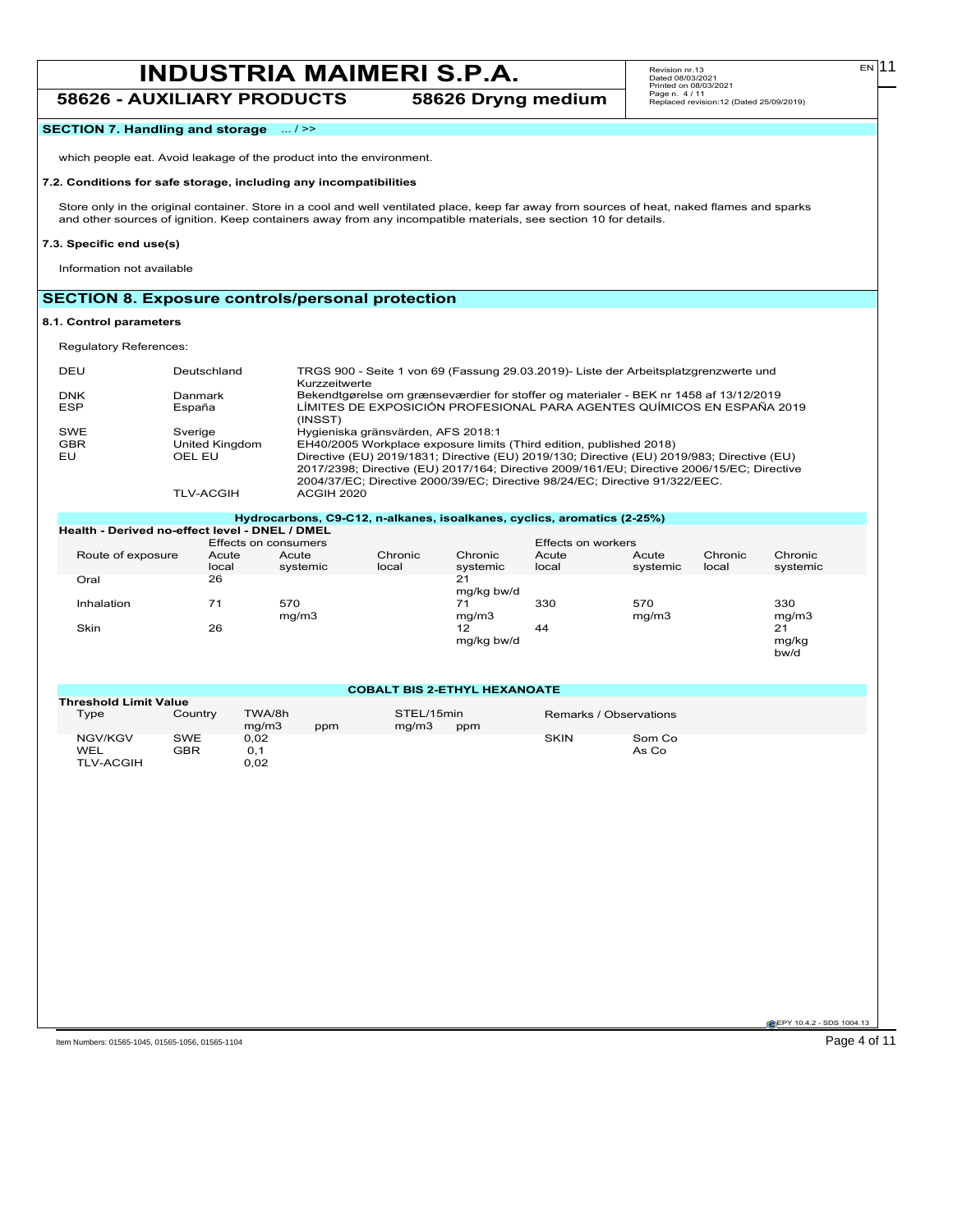**58626 - AUXILIARY PRODUCTS 58626 Dryng medium**

# Revision nr.13 Dated 08/03/2021 Printed on 08/03/2021 Page n. 5 / 11 Replaced revision:12 (Dated 25/09/2019)

**SECTION 8. Exposure controls/personal protection** ... / >>

|                                                                      |            |                      |          | DIETHYLENE GLYCOL MONOBUTYL ETHER |            |                        |          |          |          |
|----------------------------------------------------------------------|------------|----------------------|----------|-----------------------------------|------------|------------------------|----------|----------|----------|
| <b>Threshold Limit Value</b>                                         |            |                      |          |                                   |            |                        |          |          |          |
| Type                                                                 | Country    | TWA/8h               |          | STEL/15min                        |            | Remarks / Observations |          |          |          |
|                                                                      |            | mg/m3                | ppm      | mg/m3                             | ppm        |                        |          |          |          |
| <b>MAK</b>                                                           | DEU        | 100                  |          | 100                               |            |                        |          |          |          |
| <b>TLV</b>                                                           | <b>DNK</b> | 100                  |          |                                   |            |                        |          |          |          |
| <b>VLA</b>                                                           | <b>ESP</b> | 100                  |          |                                   |            |                        |          |          |          |
| NGV/KGV                                                              | <b>SWE</b> |                      | 15       |                                   | 30         |                        |          |          |          |
| OEL                                                                  | EU         | 67.5                 | 10       | 101.2                             | 15         |                        |          |          |          |
| Predicted no-effect concentration - PNEC                             |            |                      |          |                                   |            |                        |          |          |          |
| Normal value in fresh water                                          |            |                      |          |                                   |            |                        | 1,1      | mg/l     |          |
| Normal value in marine water                                         |            |                      |          |                                   |            |                        | 11       | $\mu$ /l |          |
| Normal value for fresh water sediment                                |            |                      |          |                                   |            |                        | 4,4      | mg/kg/d  |          |
| Normal value for marine water sediment                               |            |                      |          |                                   |            |                        | 440      | µg/kg/d  |          |
| Normal value for water, intermittent release                         |            |                      |          |                                   |            |                        | 11       | mg/l     |          |
| Normal value of STP microorganisms                                   |            |                      |          |                                   |            |                        | 200      | mq/l     |          |
| 56<br>Normal value for the food chain (secondary poisoning)<br>mg/kg |            |                      |          |                                   |            |                        |          |          |          |
| Normal value for the terrestrial compartment<br>320<br>µg/kg/d       |            |                      |          |                                   |            |                        |          |          |          |
| Health - Derived no-effect level - DNEL / DMEL                       |            |                      |          |                                   |            |                        |          |          |          |
|                                                                      |            | Effects on consumers |          |                                   |            | Effects on workers     |          |          |          |
| Route of exposure                                                    |            | Acute                | Acute    | Chronic                           | Chronic    | Acute                  | Acute    | Chronic  | Chronic  |
|                                                                      |            | local                | systemic | local                             | systemic   | local                  | systemic | local    | systemic |
| Oral                                                                 |            |                      |          |                                   | 5          |                        |          |          |          |
|                                                                      |            |                      |          |                                   | mg/kg bw/d |                        |          |          |          |
| Inhalation                                                           |            | 60.7                 |          | 40.5                              | 40.5       | 101.2                  |          | 67.5     | 67.5     |
|                                                                      |            | mq/m3                |          | mq/m3                             | mg/m3      | mg/m3                  |          | mq/m3    | mg/m3    |
| Skin                                                                 |            |                      |          |                                   | 50         |                        |          |          | 83       |
|                                                                      |            |                      |          |                                   | mg/kg bw/d |                        |          |          | mg/kg    |
|                                                                      |            |                      |          |                                   |            |                        |          |          | bw/d     |
|                                                                      |            |                      |          |                                   |            |                        |          |          |          |

Legend:

(C) = CEILING ; INHAL = Inhalable Fraction ; RESP = Respirable Fraction ; THORA = Thoracic Fraction.

VND = hazard identified but no DNEL/PNEC available ; NEA = no exposure expected ; NPI = no hazard identified.

### **8.2. Exposure controls**

As the use of adequate technical equipment must always take priority over personal protective equipment, make sure that the workplace is well aired through effective local aspiration.

When choosing personal protective equipment, ask your chemical substance supplier for advice.

Personal protective equipment must be CE marked, showing that it complies with applicable standards.

Exposure levels must be kept as low as possible to avoid significant build-up in the organism. Manage personal protective equipment so as to guarantee maximum protection (e.g. reduction in replacement times).

HAND PROTECTION

Protect hands with category III work gloves (see standard EN 374).

The following should be considered when choosing work glove material: compatibility, degradation, failure time and permeability.

The work gloves' resistance to chemical agents should be checked before use, as it can be unpredictable. The gloves' wear time depends on the duration and type of use.

SKIN PROTECTION

Wear category III professional long-sleeved overalls and safety footwear (see Regulation 2016/425 and standard EN ISO 20344). Wash body with soap and water after removing protective clothing.

Consider the appropriateness of providing antistatic clothing in the case of working environments in which there is a risk of explosion. EYE PROTECTION

Wear airtight protective goggles (see standard EN 166).

In the presence of risks of exposure to splashes or squirts during work, adequate mouth, nose and eye protection should be used to prevent accidental absorption.

RESPIRATORY PROTECTION

If the threshold value (e.g. TLV-TWA) is exceeded for the substance or one of the substances present in the product, use a mask with a type A filter whose class (1, 2 or 3) must be chosen according to the limit of use concentration. (see standard EN 14387). In the presence of gases or vapours of various kinds and/or gases or vapours containing particulate (aerosol sprays, fumes, mists, etc.) combined filters are required.

Respiratory protection devices must be used if the technical measures adopted are not suitable for restricting the worker's exposure to the threshold values considered. The protection provided by masks is in any case limited.

If the substance considered is odourless or its olfactory threshold is higher than the corresponding TLV-TWA and in the case of an emergency, wear open-circuit compressed air breathing apparatus (in compliance with standard EN 137) or external air-intake breathing apparatus (in compliance with standard EN 138). For a correct choice of respiratory protection device, see standard EN 529. ENVIRONMENTAL EXPOSURE CONTROLS

The emissions generated by manufacturing processes, including those generated by ventilation equipment, should be checked to ensure compliance with environmental standards.

Product residues must not be indiscriminately disposed of with waste water or by dumping in waterways.

**EPY 10.4.2 - SDS 1004.1** 

Item Numbers: 01565-1045, 01565-1056, 01565-1104 Page 5 of 11

 $F<sub>N</sub>$ 11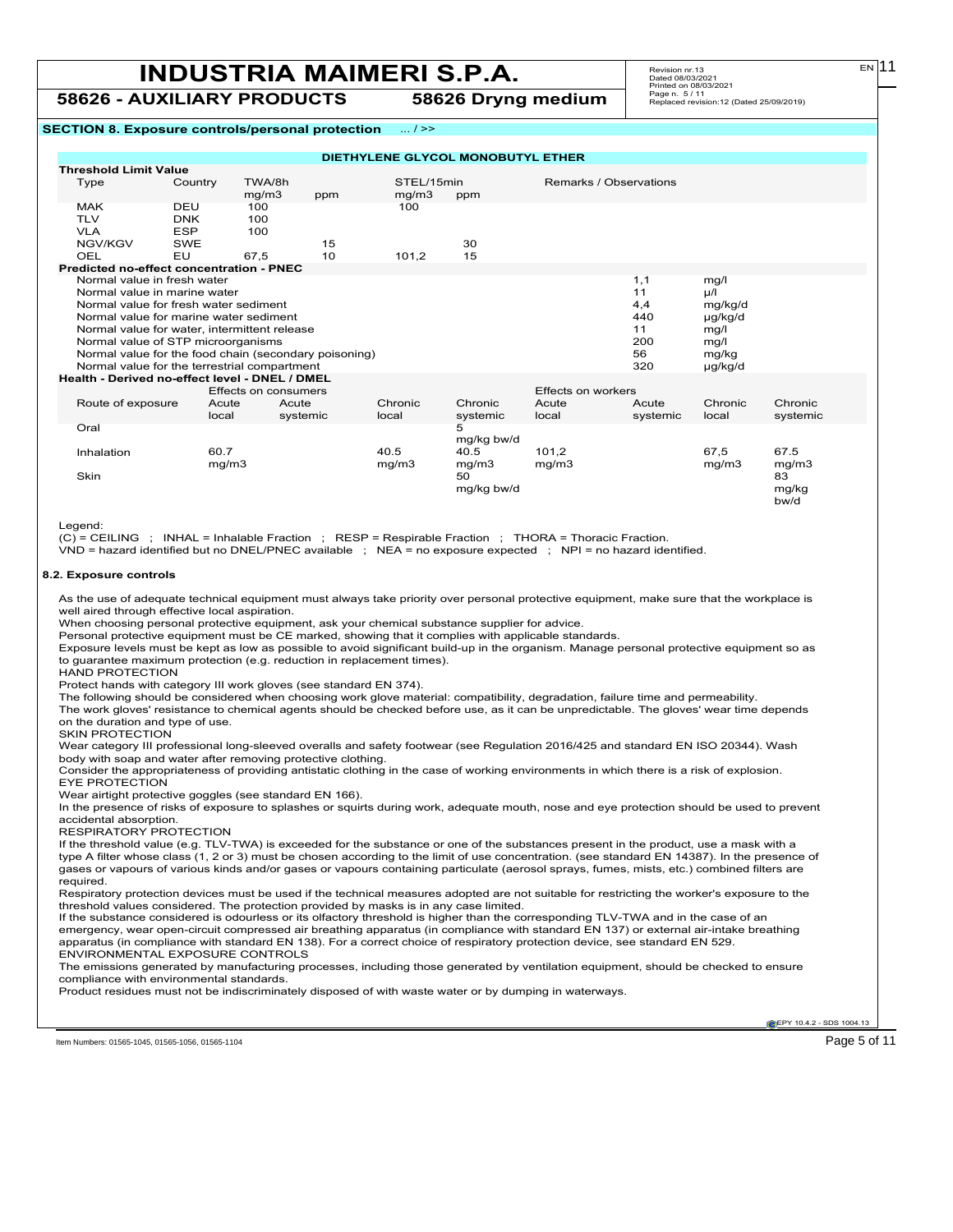**58626 - AUXILIARY PRODUCTS 58626 Dryng medium**

| <b>SECTION 9. Physical and chemical properties</b>                                           |                                                                                                                            |  |  |  |  |  |  |  |
|----------------------------------------------------------------------------------------------|----------------------------------------------------------------------------------------------------------------------------|--|--|--|--|--|--|--|
| 9.1. Information on basic physical and chemical properties                                   |                                                                                                                            |  |  |  |  |  |  |  |
| <b>Properties</b>                                                                            | Value<br>Information                                                                                                       |  |  |  |  |  |  |  |
| Appearance                                                                                   | liquid                                                                                                                     |  |  |  |  |  |  |  |
| Colour                                                                                       | <b>SLIGHTLY AMBER</b>                                                                                                      |  |  |  |  |  |  |  |
| Odour                                                                                        | <b>WHITE SPIRIT</b>                                                                                                        |  |  |  |  |  |  |  |
| Odour threshold                                                                              | Not applicable                                                                                                             |  |  |  |  |  |  |  |
| рH                                                                                           | Not applicable                                                                                                             |  |  |  |  |  |  |  |
| Melting point / freezing point                                                               | Not applicable                                                                                                             |  |  |  |  |  |  |  |
| Initial boiling point                                                                        | Not available                                                                                                              |  |  |  |  |  |  |  |
| Boiling range                                                                                | Not applicable                                                                                                             |  |  |  |  |  |  |  |
| Flash point                                                                                  | $23 \leq T \leq 60$<br>$^{\circ}C$                                                                                         |  |  |  |  |  |  |  |
| <b>Evaporation Rate</b>                                                                      | Not applicable                                                                                                             |  |  |  |  |  |  |  |
| Flammability of solids and gases                                                             | not applicable                                                                                                             |  |  |  |  |  |  |  |
| Lower inflammability limit                                                                   | Not applicable                                                                                                             |  |  |  |  |  |  |  |
| Upper inflammability limit                                                                   | Not applicable                                                                                                             |  |  |  |  |  |  |  |
| Lower explosive limit                                                                        | Not applicable                                                                                                             |  |  |  |  |  |  |  |
| Upper explosive limit                                                                        | Not applicable                                                                                                             |  |  |  |  |  |  |  |
| Vapour pressure                                                                              | Not applicable                                                                                                             |  |  |  |  |  |  |  |
| Vapour density                                                                               | Not applicable                                                                                                             |  |  |  |  |  |  |  |
| Relative density                                                                             | 0,84                                                                                                                       |  |  |  |  |  |  |  |
| Solubility                                                                                   | SOLUBLE IN WHITE SPIRIT                                                                                                    |  |  |  |  |  |  |  |
| Partition coefficient: n-octanol/water                                                       | Not applicable                                                                                                             |  |  |  |  |  |  |  |
| Auto-ignition temperature                                                                    | Not applicable                                                                                                             |  |  |  |  |  |  |  |
| Decomposition temperature                                                                    | Not applicable                                                                                                             |  |  |  |  |  |  |  |
| Viscosity                                                                                    | 200-300 cps                                                                                                                |  |  |  |  |  |  |  |
| <b>Explosive properties</b>                                                                  | not applicable                                                                                                             |  |  |  |  |  |  |  |
| Oxidising properties                                                                         | not applicable                                                                                                             |  |  |  |  |  |  |  |
| 9.2. Other information                                                                       |                                                                                                                            |  |  |  |  |  |  |  |
| VOC (Directive 2010/75/EC) :<br>VOC (volatile carbon) :                                      | 54,20 % - 455,29<br>g/litre<br>54,20 % - 455,29<br>g/litre                                                                 |  |  |  |  |  |  |  |
| <b>SECTION 10. Stability and reactivity</b>                                                  |                                                                                                                            |  |  |  |  |  |  |  |
| 10.1. Reactivity                                                                             |                                                                                                                            |  |  |  |  |  |  |  |
| There are no particular risks of reaction with other substances in normal conditions of use. |                                                                                                                            |  |  |  |  |  |  |  |
| 10.2. Chemical stability                                                                     |                                                                                                                            |  |  |  |  |  |  |  |
| The product is stable in normal conditions of use and storage.                               |                                                                                                                            |  |  |  |  |  |  |  |
| 10.3. Possibility of hazardous reactions                                                     |                                                                                                                            |  |  |  |  |  |  |  |
| The vapours may also form explosive mixtures with the air.                                   |                                                                                                                            |  |  |  |  |  |  |  |
| 10.4. Conditions to avoid                                                                    |                                                                                                                            |  |  |  |  |  |  |  |
| Avoid overheating. Avoid bunching of electrostatic charges. Avoid all sources of ignition    |                                                                                                                            |  |  |  |  |  |  |  |
| 10.5. Incompatible materials                                                                 |                                                                                                                            |  |  |  |  |  |  |  |
| Information not available                                                                    |                                                                                                                            |  |  |  |  |  |  |  |
| 10.6. Hazardous decomposition products                                                       |                                                                                                                            |  |  |  |  |  |  |  |
|                                                                                              | In the event of thermal decomposition or fire, gases and vapours that are potentially dangerous to health may be released. |  |  |  |  |  |  |  |
|                                                                                              |                                                                                                                            |  |  |  |  |  |  |  |
|                                                                                              |                                                                                                                            |  |  |  |  |  |  |  |
|                                                                                              |                                                                                                                            |  |  |  |  |  |  |  |

EPY 10.4.2 - SDS 1004.13

Item Numbers: 01565-1045, 01565-1056, 01565-1104 Page 6 of 11

 $E[N]$ 11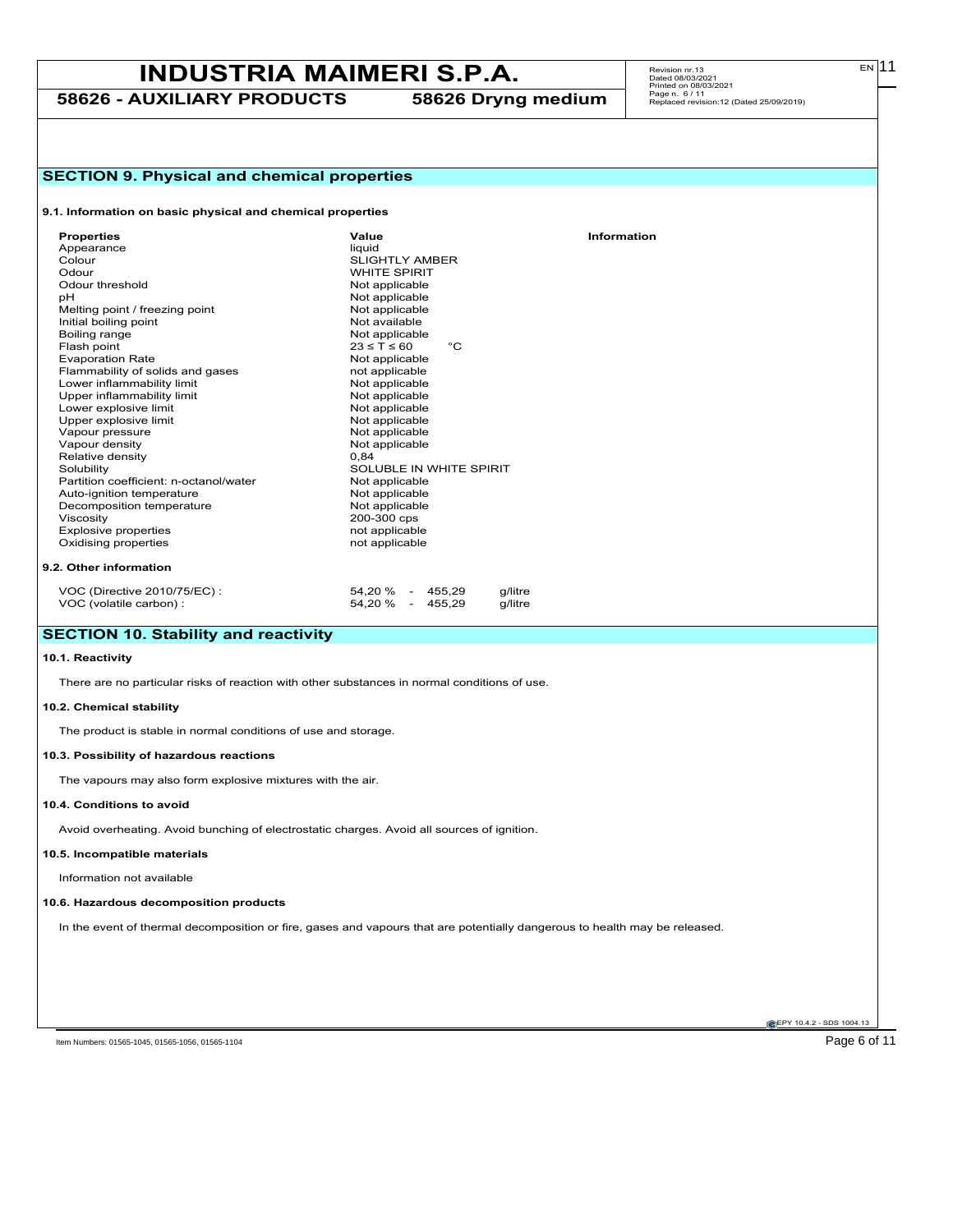**58626 - AUXILIARY PRODUCTS 58626 Dryng medium**

| <b>SECTION 11. Toxicological information</b>                                                                                                 |                                                                                                                                                                                                                                                                                              |
|----------------------------------------------------------------------------------------------------------------------------------------------|----------------------------------------------------------------------------------------------------------------------------------------------------------------------------------------------------------------------------------------------------------------------------------------------|
| contains, using the criteria specified in the applicable regulation for classification.<br>toxicological effects of exposure to the product. | In the absence of experimental data for the product itself, health hazards are evaluated according to the properties of the substances it<br>It is therefore necessary to take into account the concentration of the individual hazardous substances indicated in section 3, to evaluate the |
| 11.1. Information on toxicological effects                                                                                                   |                                                                                                                                                                                                                                                                                              |
| Metabolism, toxicokinetics, mechanism of action and other information                                                                        |                                                                                                                                                                                                                                                                                              |
| Information not available                                                                                                                    |                                                                                                                                                                                                                                                                                              |
| Information on likely routes of exposure                                                                                                     |                                                                                                                                                                                                                                                                                              |
| Information not available                                                                                                                    |                                                                                                                                                                                                                                                                                              |
| Delayed and immediate effects as well as chronic effects from short and long-term exposure                                                   |                                                                                                                                                                                                                                                                                              |
| Information not available                                                                                                                    |                                                                                                                                                                                                                                                                                              |
| Interactive effects                                                                                                                          |                                                                                                                                                                                                                                                                                              |
| Information not available                                                                                                                    |                                                                                                                                                                                                                                                                                              |
| ACUTE TOXICITY                                                                                                                               |                                                                                                                                                                                                                                                                                              |
| ATE (Inhalation) of the mixture:<br>ATE (Oral) of the mixture:<br>ATE (Dermal) of the mixture:                                               | Not classified (no significant component)<br>Not classified (no significant component)<br>Not classified (no significant component)                                                                                                                                                          |
| Hydrocarbons, C9-C12, n-alkanes, isoalkanes, cyclics, aromatics (2-25%)<br>LD50 (Oral)<br>LD50 (Dermal)                                      | > 5000 mg/kg<br>$> 4$ mg/Kg                                                                                                                                                                                                                                                                  |
| COBALT BIS 2-ETHYL HEXANOATE<br>LD50 (Oral)<br>LD50 (Dermal)                                                                                 | 3129 mg/kg Rat - Sprague-Dawley<br>> 2000 mg/kg Rat - Wistar                                                                                                                                                                                                                                 |
| SKIN CORROSION / IRRITATION                                                                                                                  |                                                                                                                                                                                                                                                                                              |
| Does not meet the classification criteria for this hazard class                                                                              |                                                                                                                                                                                                                                                                                              |
| SERIOUS EYE DAMAGE / IRRITATION                                                                                                              |                                                                                                                                                                                                                                                                                              |
| Does not meet the classification criteria for this hazard class                                                                              |                                                                                                                                                                                                                                                                                              |
| RESPIRATORY OR SKIN SENSITISATION                                                                                                            |                                                                                                                                                                                                                                                                                              |
| May produce an allergic reaction.                                                                                                            |                                                                                                                                                                                                                                                                                              |
| Contains:<br>COBALT BIS 2-ETHYL HEXANOATE                                                                                                    |                                                                                                                                                                                                                                                                                              |
| <b>GERM CELL MUTAGENICITY</b>                                                                                                                |                                                                                                                                                                                                                                                                                              |
| Does not meet the classification criteria for this hazard class                                                                              |                                                                                                                                                                                                                                                                                              |
| CARCINOGENICITY                                                                                                                              |                                                                                                                                                                                                                                                                                              |
| Does not meet the classification criteria for this hazard class                                                                              |                                                                                                                                                                                                                                                                                              |
| REPRODUCTIVE TOXICITY                                                                                                                        |                                                                                                                                                                                                                                                                                              |
| Does not meet the classification criteria for this hazard class                                                                              |                                                                                                                                                                                                                                                                                              |
| STOT - SINGLE EXPOSURE                                                                                                                       |                                                                                                                                                                                                                                                                                              |
|                                                                                                                                              |                                                                                                                                                                                                                                                                                              |
| Item Numbers: 01565-1045, 01565-1056, 01565-1104                                                                                             | EPY 10.4.2 - SDS 1004.13<br>Page 7 of 11                                                                                                                                                                                                                                                     |

 $E[N]$ 11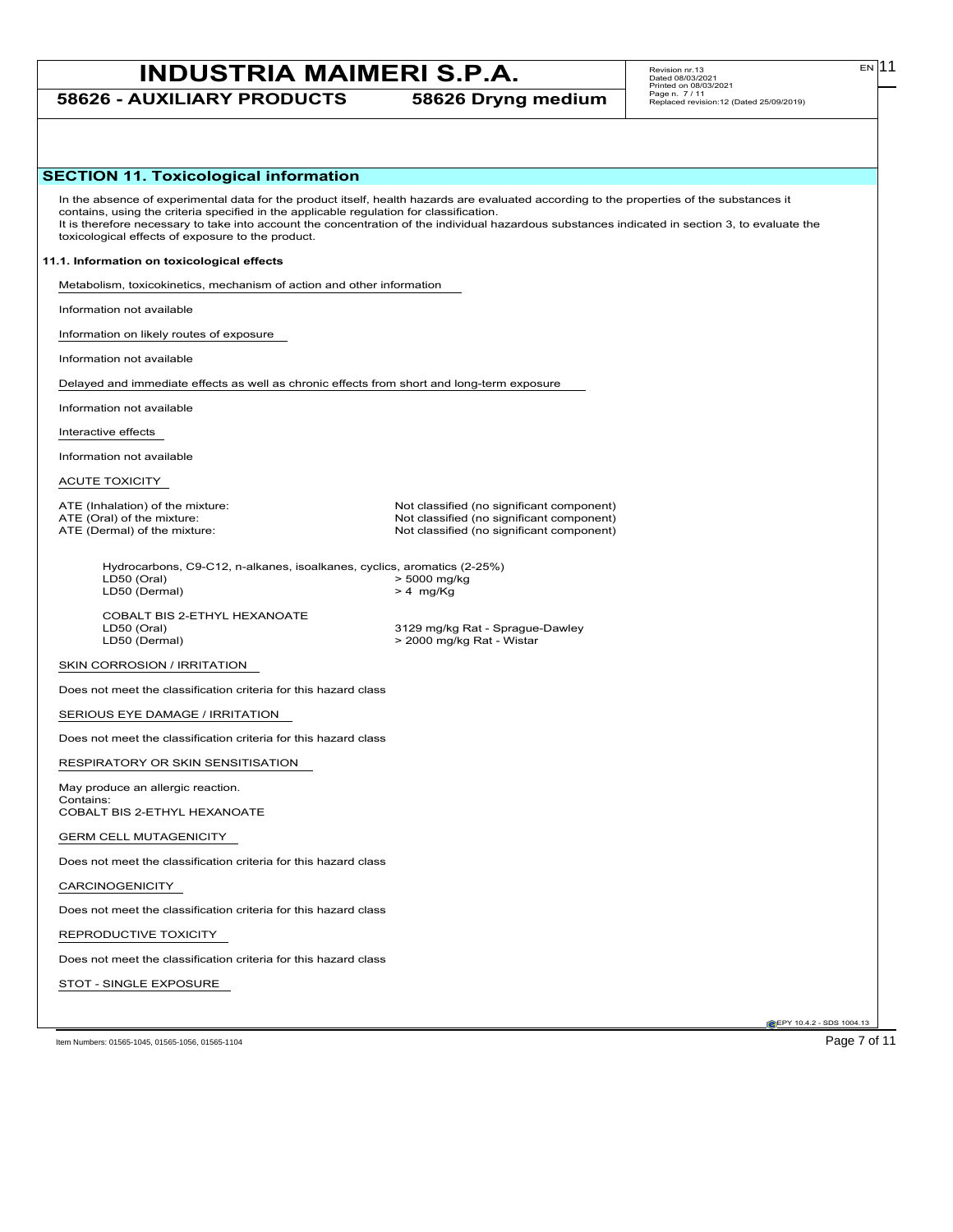### **INDUSTRIA MAIMERI S.P.A.** Revision nr.13 **58626 - AUXILIARY PRODUCTS 58626 Dryng medium**

**SECTION 11. Toxicological information** ... / >>

May cause drowsiness or dizziness

STOT - REPEATED EXPOSURE

Causes damage to organs

ASPIRATION HAZARD

Toxic for aspiration

### **SECTION 12. Ecological information**

This product is dangerous for the environment and is toxic for aquatic organisms. In the long term, it have negative effects on acquatic environment.

### **12.1. Toxicity**

| Hydrocarbons, C9-C12, n-alkanes, isoalkanes, cyclics, aromatics (2-25%) |                 |
|-------------------------------------------------------------------------|-----------------|
| LC50 - for Fish                                                         | $<$ 30 mg/l/96h |
| EC50 - for Crustacea                                                    | $< 22$ mg/l/48h |
| EC50 - for Algae / Aguatic Plants                                       | $< 10$ mg/l/72h |
|                                                                         |                 |
| CORAL TRIS 2 ETHVL HEYANOATE                                            |                 |

COBALT BIS 2-ETHYL HEXANOATE

275 mg/l/96h Fundulus heteroclitus

### **12.2. Persistence and degradability**

| COBALT BIS 2-ETHYL HEXANOATE |                |
|------------------------------|----------------|
| Solubility in water          | $>$ 10000 mg/l |
| Rapidly degradable           |                |

#### **12.3. Bioaccumulative potential**

Information not available

### **12.4. Mobility in soil**

Information not available

#### **12.5. Results of PBT and vPvB assessment**

On the basis of available data, the product does not contain any PBT or vPvB in percentage ≥ than 0,1%.

#### **12.6. Other adverse effects**

Information not available

### **SECTION 13. Disposal considerations**

#### **13.1. Waste treatment methods**

Reuse, when possible. Product residues should be considered special hazardous waste. The hazard level of waste containing this product should be evaluated according to applicable regulations. Disposal must be performed through an authorised waste management firm, in compliance with national and local regulations.

Waste transportation may be subject to ADR restrictions.

CONTAMINATED PACKAGING

Contaminated packaging must be recovered or disposed of in compliance with national waste management regulations.

### **SECTION 14. Transport information**

### **14.1. UN number**

ADR / RID, IMDG, IATA: 1300

**EPY 10.4.2 - SDS 1004.13** 

Item Numbers: 01565-1045, 01565-1056, 01565-1104 Page 8 of 11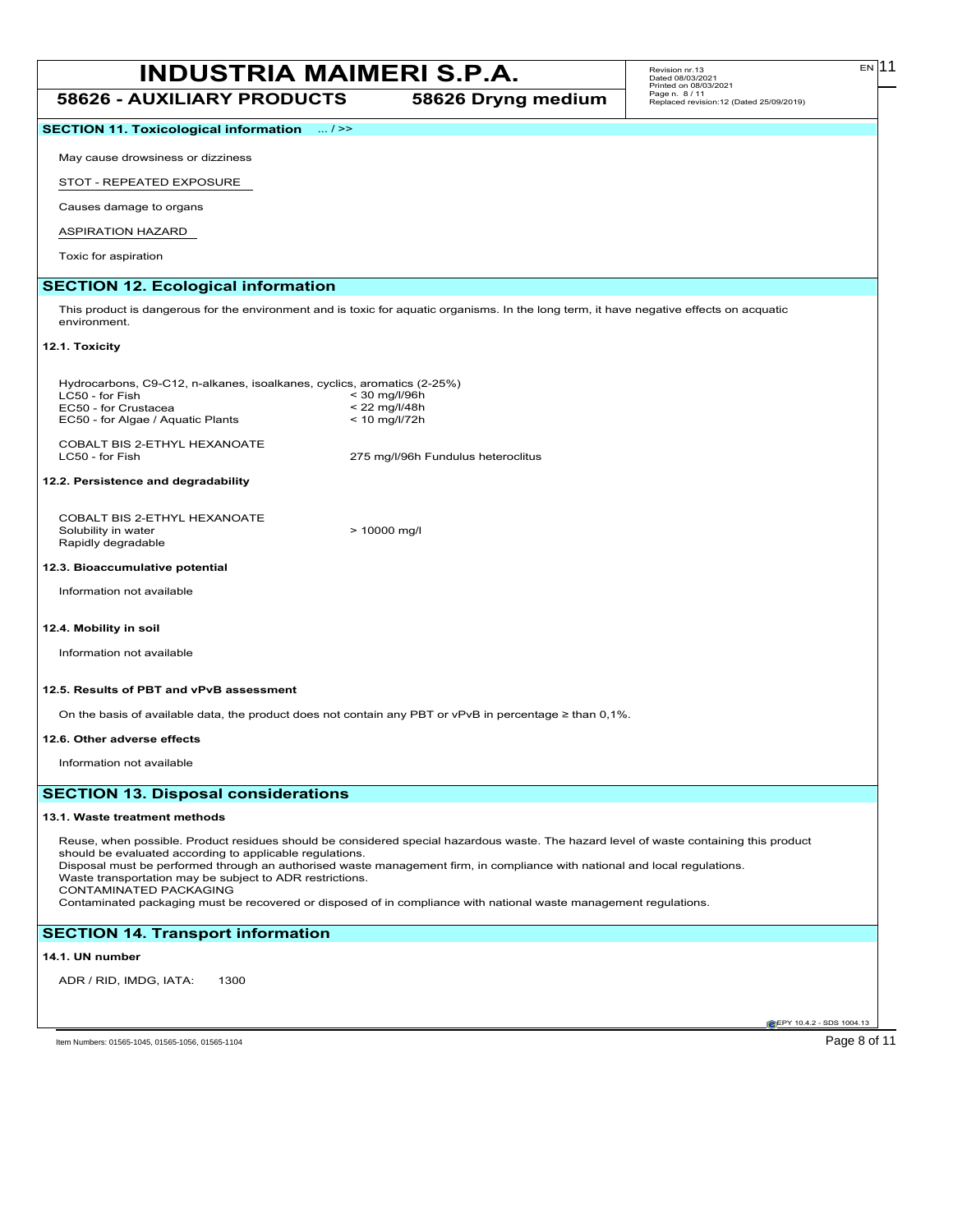| <b>INDUSTRIA MAIMERI S.P.A.</b> |                    | Revision nr 13<br>Dated 08/03/2021<br>Printed on 08/03/2021 | EN I |  |
|---------------------------------|--------------------|-------------------------------------------------------------|------|--|
| 58626 - AUXILIARY PRODUCTS      | 58626 Dryng medium | Page n. 9/11<br>Replaced revision:12 (Dated 25/09/2019)     |      |  |

### **SECTION 14. Transport information** ... / >>

#### **14.2. UN proper shipping name**

| ADR/RID | TURPENTINE SUBSTITUTE SOLUTION |
|---------|--------------------------------|
| IMDG:   | TURPENTINE SUBSTITUTE SOLUTION |
| IATA:   | TURPENTINE SUBSTITUTE SOLUTION |
|         |                                |

### **14.3. Transport hazard class(es)**

| ADR / RID: | Class: 3 | Label: $3$ |
|------------|----------|------------|
| IMDG:      | Class: 3 | Label: 3   |
| IATA:      | Class: 3 | Label: 3   |



### **14.4. Packing group**

ADR / RID, IMDG, IATA: III

### **14.5. Environmental hazards**

ADR / RID: Environmentally Hazardous

IMDG: Marine Pollutant

#### IATA: NO

For Air transport, environmentally hazardous mark is only mandatory for UN 3077 and UN 3082.

### **14.6. Special precautions for user**

| ADR / RID: | HIN - Kemler: 30                                                         | Limited Quantities: 5 L | Tunnel restriction code: (D/E) |
|------------|--------------------------------------------------------------------------|-------------------------|--------------------------------|
|            | Special Provision: -                                                     |                         |                                |
| IMDG:      | $EMS: F-E. S-E$                                                          | Limited Quantities: 5 L |                                |
| IATA:      | Cargo:                                                                   | Maximum quantity: 220 L | Packaging instructions: 366    |
|            | Pass.:                                                                   | Maximum quantity: 60 L  | Packaging instructions: 355    |
|            | Special Instructions:                                                    | A <sub>3</sub>          |                                |
|            |                                                                          |                         |                                |
|            | 14.7. Transport in bulk according to Annex II of Marpol and the IBC Code |                         |                                |

Information not relevant

### **SECTION 15. Regulatory information**

### **15.1. Safety, health and environmental regulations/legislation specific for the substance or mixture**

Seveso Category - Directive 2012/18/EC: P5c-E2

Restrictions relating to the product or contained substances pursuant to Annex XVII to EC Regulation 1907/2006

```
Product<br>Point
                       3 - 40
```
Substances in Candidate List (Art. 59 REACH)

On the basis of available data, the product does not contain any SVHC in percentage ≥ than 0,1%.

Substances subject to authorisation (Annex XIV REACH) **None** 

Substances subject to exportation reporting pursuant to (EC) Reg. 649/2012:

EPY 10.4.2 - SDS 1004.13

Item Numbers: 01565-1045, 01565-1056, 01565-1104 Page 9 of 11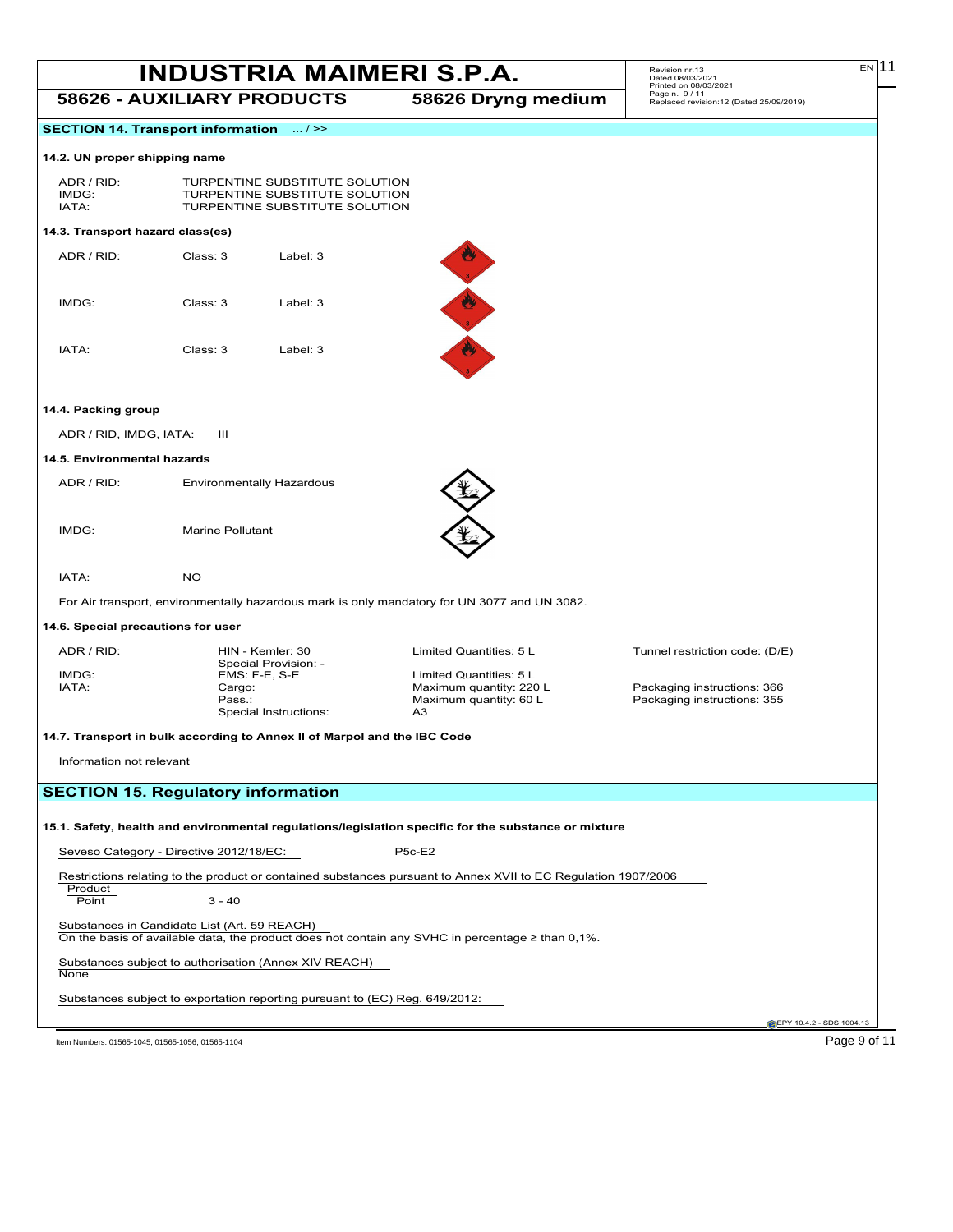**58626 - AUXILIARY PRODUCTS 58626 Dryng medium**

**SECTION 15. Regulatory information** ... / >>

#### None

Substances subject to the Rotterdam Convention: None

Substances subject to the Stockholm Convention:

**None** 

Healthcare controls

Workers exposed to this chemical agent must not undergo health checks, provided that available risk-assessment data prove that the risks related to the workers' health and safety are modest and that the 98/24/EC directive is respected.

### **15.2. Chemical safety assessment**

A chemical safety assessment has not been performed for the preparation/for the substances indicated in section 3.

### **SECTION 16. Other information**

Text of hazard (H) indications mentioned in section 2-3 of the sheet:

| Flam. Lig. 3<br>Repr. 2<br>STOT RE 1<br>Asp. Tox. 1<br>Eye Irrit. 2<br>Skin Sens, 1A<br>STOT SE 3 | Flammable liquid, category 3<br>Reproductive toxicity, category 2<br>Specific target organ toxicity - repeated exposure, category 1<br>Aspiration hazard, category 1<br>Eye irritation, category 2<br>Skin sensitization, category 1A<br>Specific target organ toxicity - single exposure, category 3 |
|---------------------------------------------------------------------------------------------------|-------------------------------------------------------------------------------------------------------------------------------------------------------------------------------------------------------------------------------------------------------------------------------------------------------|
| <b>Aquatic Acute 1</b><br><b>Aquatic Chronic 2</b>                                                | Hazardous to the aquatic environment, acute toxicity, category 1<br>Hazardous to the aquatic environment, chronic toxicity, category 2                                                                                                                                                                |
| <b>Aquatic Chronic 3</b>                                                                          | Hazardous to the aquatic environment, chronic toxicity, category 3                                                                                                                                                                                                                                    |
| H <sub>226</sub>                                                                                  | Flammable liquid and vapour.                                                                                                                                                                                                                                                                          |
| H361f                                                                                             | Suspected of damaging fertility.                                                                                                                                                                                                                                                                      |
| H372                                                                                              | Causes damage to organs through prolonged or repeated exposure.                                                                                                                                                                                                                                       |
| H304                                                                                              | May be fatal if swallowed and enters airways.                                                                                                                                                                                                                                                         |
| H319                                                                                              | Causes serious eye irritation.                                                                                                                                                                                                                                                                        |
| H317                                                                                              | May cause an allergic skin reaction.                                                                                                                                                                                                                                                                  |
| H336                                                                                              | May cause drowsiness or dizziness.                                                                                                                                                                                                                                                                    |
| H400                                                                                              | Very toxic to aquatic life.                                                                                                                                                                                                                                                                           |
| H411                                                                                              | Toxic to aquatic life with long lasting effects.                                                                                                                                                                                                                                                      |
| H412                                                                                              | Harmful to aquatic life with long lasting effects.                                                                                                                                                                                                                                                    |

LEGEND:

- ADR: European Agreement concerning the carriage of Dangerous goods by Road

- CAS NUMBER: Chemical Abstract Service Number
- CE50: Effective concentration (required to induce a 50% effect)
- CE NUMBER: Identifier in ESIS (European archive of existing substances)
- CLP: EC Regulation 1272/2008
- DNEL: Derived No Effect Level
- EmS: Emergency Schedule
- GHS: Globally Harmonized System of classification and labeling of chemicals
- IATA DGR: International Air Transport Association Dangerous Goods Regulation
- IC50: Immobilization Concentration 50%
- IMDG: International Maritime Code for dangerous goods
- IMO: International Maritime Organization
- INDEX NUMBER: Identifier in Annex VI of CLP
- LC50: Lethal Concentration 50%
- LD50: Lethal dose 50%
- OEL: Occupational Exposure Level
- PBT: Persistent bioaccumulative and toxic as REACH Regulation
- PEC: Predicted environmental Concentration
- PEL: Predicted exposure level
- PNEC: Predicted no effect concentration
- REACH: EC Regulation 1907/2006
- RID: Regulation concerning the international transport of dangerous goods by train
- TLV: Threshold Limit Value
- TLV CEILING: Concentration that should not be exceeded during any time of occupational exposure.
- TWA STEL: Short-term exposure limit
- TWA: Time-weighted average exposure limit

EPY 10.4.2 - SDS 1004.13

Item Numbers: 01565-1045, 01565-1056, 01565-1104 **Page 10 of 11** 

EN